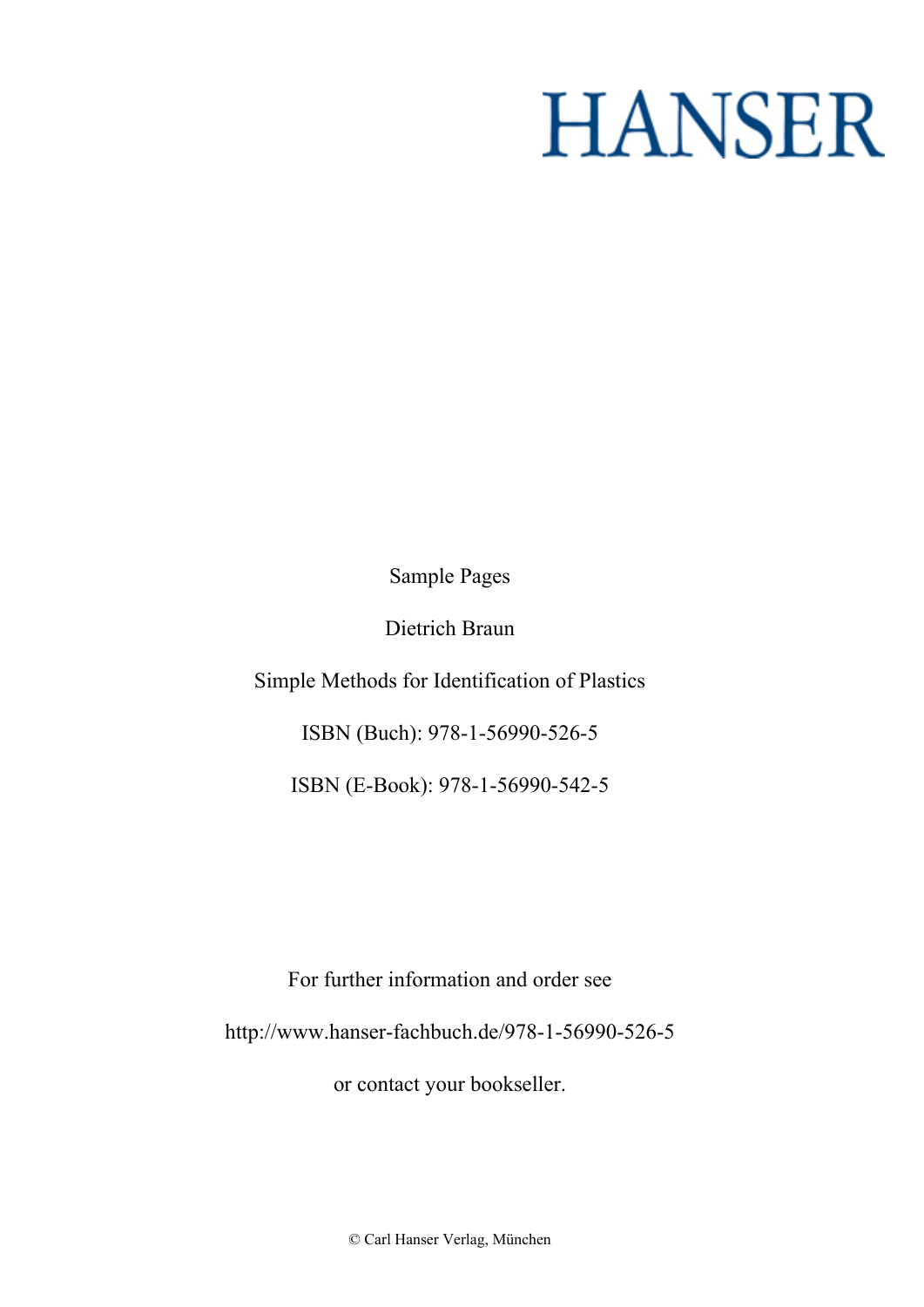## **1 Plastics and Their Characteristics**

 Plastics are high molecular weight (macromolecular or polymeric) organic substances that have usually been synthesized from low molecular weight compounds. They may also have been obtained by chemical modification of high molecular weight natural materials (especially cellulose). The raw materials are most often petroleum, natural gas, and coal. They can be reacted with air, water, or sodium chloride to prepare reactive monomers. The most important industrial synthetic processes for the preparation of plastics from monomers may be classified according to the mechanism of the formation reaction of the polymer, such as polymerization and condensation reactions. Since several chemically identical or similar plastics can be prepared in several different ways and from different raw materials, this classifi cation has little meaning for the analysis of unknown plastics samples. On the other hand, in addition to chemical investigations, the appearance of a plastic as well as its behavior on heating yields useful information for its identification

There are physical interactions between the individual macromolecules that constitute a plastic material, just as there are between the molecules of a low molecular weight compound. These physical interactions are responsible for cohesion and related properties such as strength, hardness, and softening behavior. Plastics that consist of linear threadlike molecules ( several hundred nanometers (nm) long and a few tenths of a nanometer in diameter) (1 nm =  $10^{-9}$  m =  $10 \text{ Å}$  =  $10^{-6}$  mm), i.e., of macromolecules, that are not strongly crosslinked can usually be softened on heating. In many cases they melt. Thus, when a polymeric material is heated above a certain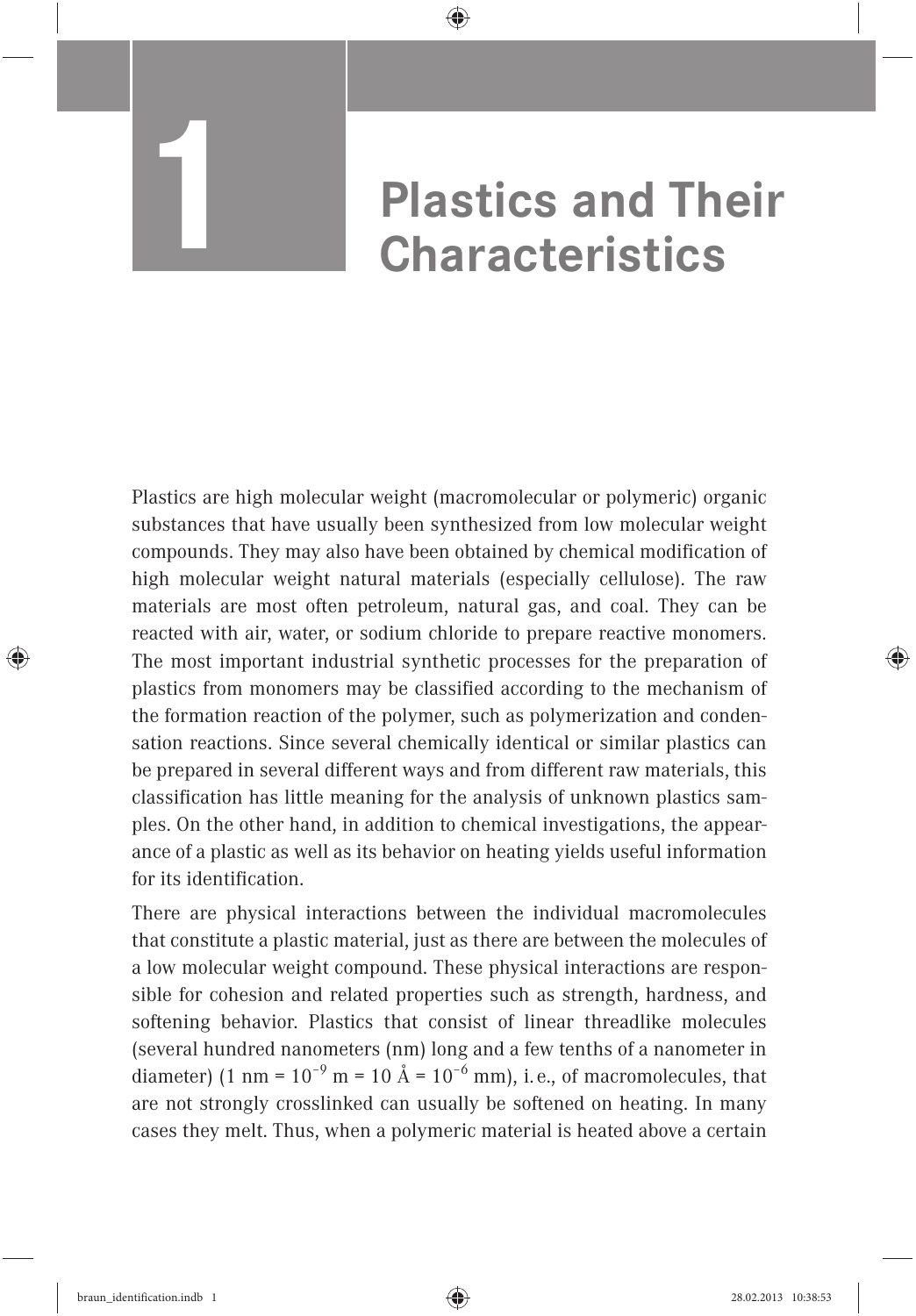temperature, the macromolecules which are more or less oriented with respect to each other at low temperatures can glide past each other to form a melt of relatively high viscosity. Depending on the degree of order of the macromolecule in the solid state, it is possible to distinguish between partly crystalline and (mostly disordered) amorphous plastics (see Figure 1.1). This degree of order also has an effect on the behavior of the plastic on heating and on its solubility.

Plastics that soften on heating and start to flow are called thermoplastics. On cooling, such plastics become solid again. This process can be repeated many times. There are several exceptions, as when the chemical stability (expressed in terms of the temperature at which chemical decomposition starts) is lower than the cohesion between the macromolecules due to interactions between the chains, in which case, on heating, the plastic undergoes chemical changes before it reaches its softening or melting point.



**FIGURE 1.1** Schematic representation of the structure of plastics, showing the three major types of macromolecular arrangements. Approximately 1 000 000 times actual size and greatly simplified. (Crystallites can also occur as the result of chain folding.)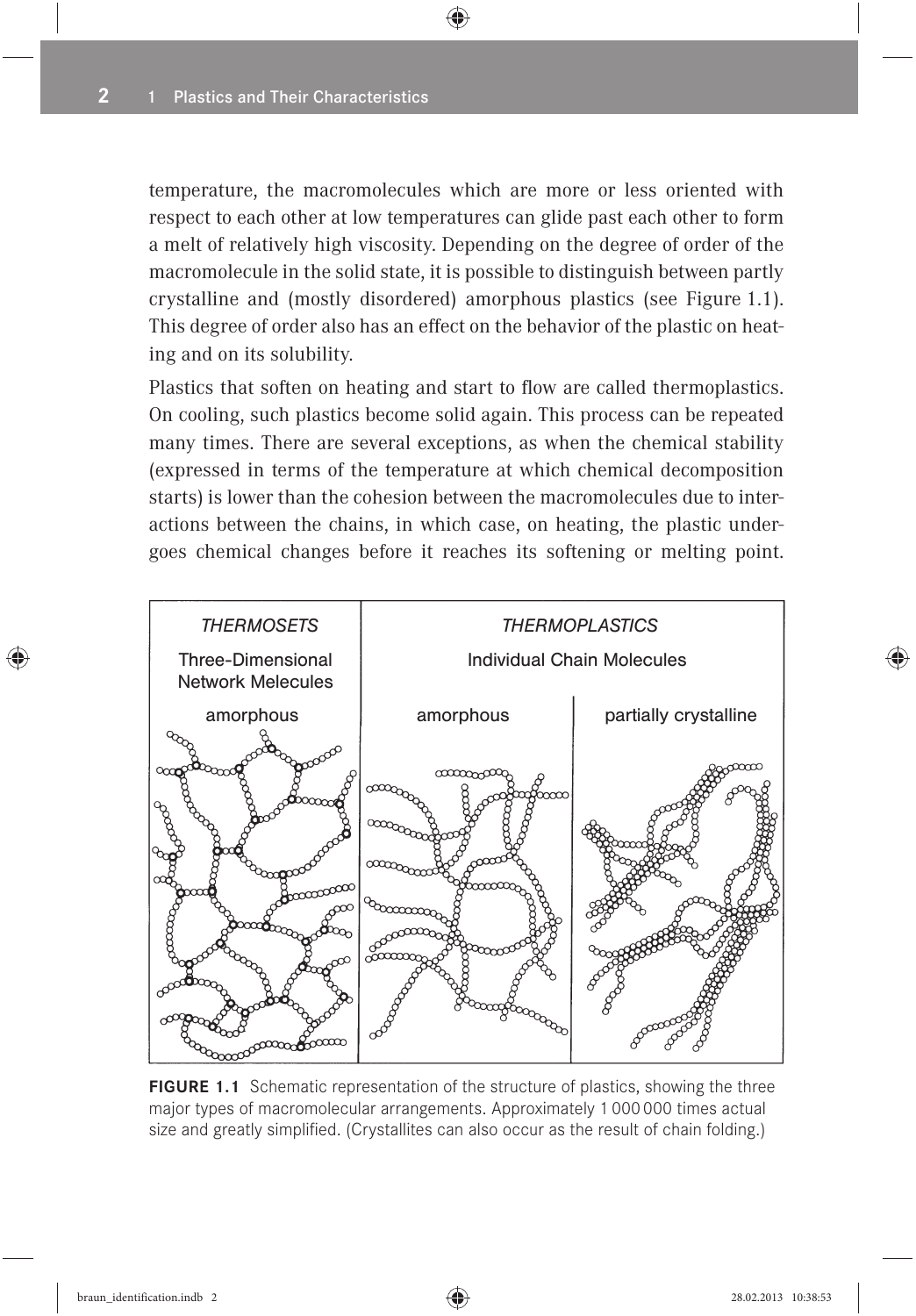A further indication, with few exceptions, that macromolecules are linear or branched is their solubility in many liquids, such as organic solvents. This process also reduces the interaction between the macromolecules; solvent molecules insert themselves between the polymer chains.

In contrast to thermoplastic materials, there are the so-called thermosetting materials. These, after processing into their final state, are crosslinked macromolecules that can neither melt nor dissolve. For such products one generally starts with liquid or soluble raw materials of a rather low molecular weight. These may be crosslinked by heating with or without pressure or through chemical reactions with additives and concurrent molding conditions. The results are crosslinked ( hardened) high molecular weight materials in three-dimensional networks. These giant molecules can be broken down into smaller and therefore meltable and soluble fragments only by chemical destruction of the crosslinks. This may occur at rather high temperatures or with certain chemical reagents. Thermosets often contain fillers that may strongly influence the appearance and properties of the products.

Finally, we may distinguish the elastomers by their physical appearance which is a rubberlike elastic material that usually consists of relatively weakly crosslinked macromolecules. Crosslinkages of natural or synthetic rubber are formed during the molding or vulcanization process. Because of their crosslinked nature, elastomers do not melt on heating until just below their decomposition temperature. In this sense they behave differently from many other elastic thermoplastic materials such as plasticized polyvinyl chloride (PVC). In contrast to the chemically crosslinked elastomers (rubber), e.g., by sulfur or peroxides, network formation in the so-called thermoplastic elastomers (TPE) occurs through physical interactions between the macromolecules. On heating, the physical interaction forces between the chain molecules decrease, so that these polymers can be thermoplastically shaped. On cooling, as the physical interaction between the molecules becomes stronger, the material again behaves like an elastomer.

Table 1.1 lists the most important characteristics of these three groups of polymeric materials. In addition to elasticity, behavior on heating, density, and solubility can be used to differentiate between these materials. However, it should be kept in mind that fillers, pigments, or reinforcing agents,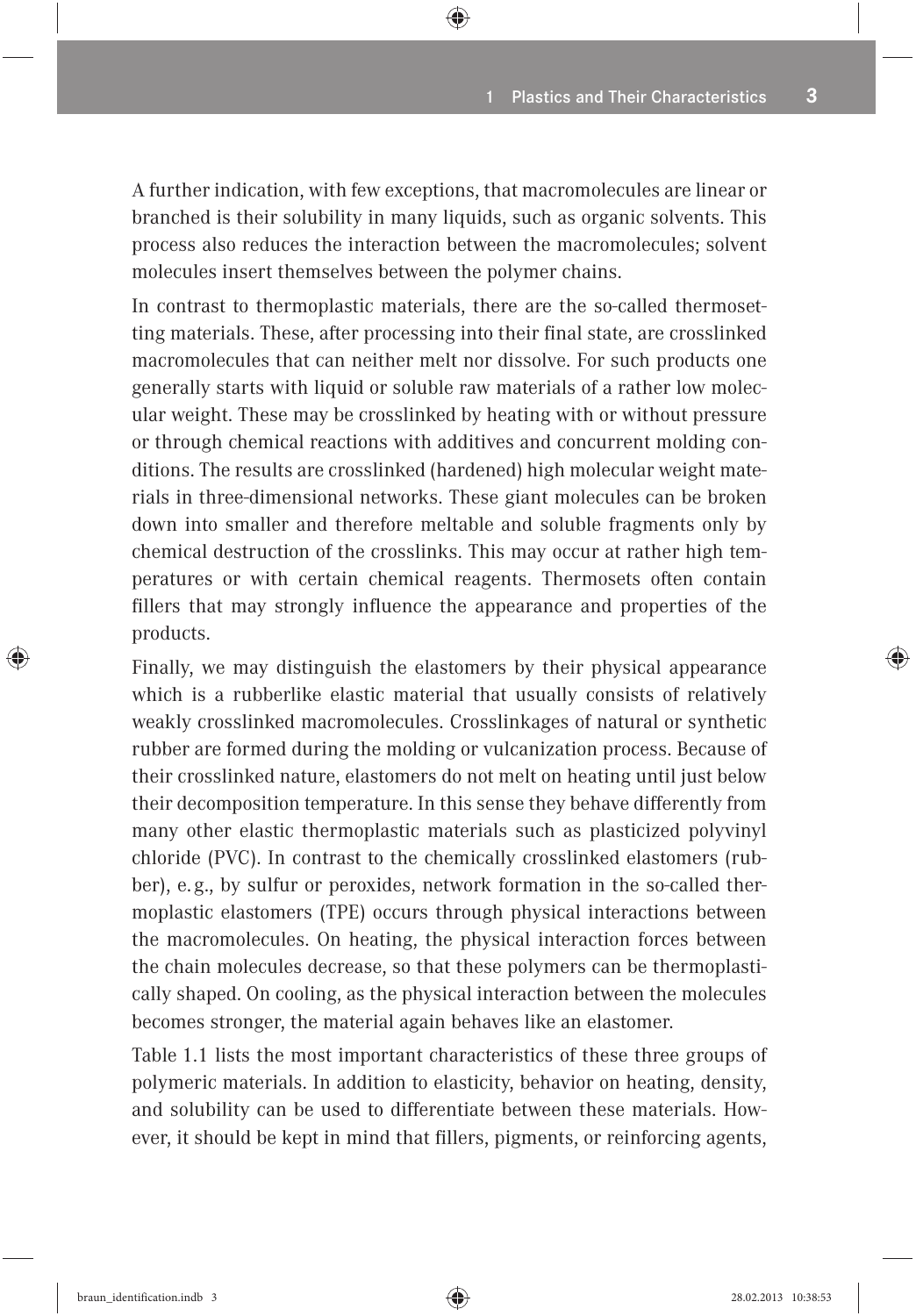| ĥ                   |  |
|---------------------|--|
|                     |  |
|                     |  |
| Ï                   |  |
|                     |  |
|                     |  |
|                     |  |
| ï                   |  |
| Ì<br>١              |  |
|                     |  |
| ١<br>¢              |  |
|                     |  |
| I<br>j              |  |
| ţ<br>١              |  |
| Ó<br>١              |  |
|                     |  |
| I                   |  |
|                     |  |
| $\overline{a}$<br>١ |  |
|                     |  |
| í                   |  |
| ļ                   |  |
|                     |  |
| Ï<br>þ              |  |
| ļ                   |  |
| Ï<br>ı              |  |
| ı                   |  |
| ł                   |  |
|                     |  |
| ١<br>J              |  |
|                     |  |
|                     |  |
| ١<br>Ó              |  |
|                     |  |
| ١<br>١              |  |
|                     |  |
| ļ                   |  |
| ١                   |  |
| i                   |  |
|                     |  |
| i                   |  |
|                     |  |
| I                   |  |
| ļ                   |  |
| I                   |  |
| j                   |  |
|                     |  |
| l                   |  |
| I<br>ı              |  |
|                     |  |
|                     |  |
|                     |  |
|                     |  |
|                     |  |
|                     |  |
|                     |  |
|                     |  |
|                     |  |
|                     |  |
| f                   |  |
|                     |  |
|                     |  |

|                                      |                                                    | TABLE 1.1 Comparisons of Different Classes of Plastics                                                                      |                                           |                                                                                                              |                                                                                                                                                                  |
|--------------------------------------|----------------------------------------------------|-----------------------------------------------------------------------------------------------------------------------------|-------------------------------------------|--------------------------------------------------------------------------------------------------------------|------------------------------------------------------------------------------------------------------------------------------------------------------------------|
|                                      | Structure                                          | Physical Appearance*                                                                                                        | $(\mathrm{g/cm}^3)$<br>Density            | Behavior on Heating Behavior on Treating                                                                     | with Solvents                                                                                                                                                    |
| Thermo-<br>plastics                  | branched macro-<br>molecules<br>inear or           | milky to opaque; only thin<br>flexible to horn-like; hazy,<br>films are transparent<br>Partially crystalline:               | (except PTFE:<br>$0.9 - 1.4$<br>$2 - 2.3$ | drawn from the melt;<br>fusible and becomes<br>often fibers can be<br>Material softens;<br>clear on melting; | readily dissolves on heat-<br>May swell; usually diffi-<br>cult to dissolve in cold<br>polyethylene in xylene<br>ing the solvent, e.g.,<br>solvents, but usually |
|                                      |                                                    | colorless; clear and trans-<br>parent without additives;<br>hard to rubbery (e.g., on<br>adding plasticizers)<br>Amorphous: | $0.9 - 1.9$                               | heat-sealable (excep-<br>tions exist)                                                                        | Soluble (with few excep-<br>tions) in certain organic<br>solvents, usually after<br>initial swelling                                                             |
| Thermosets<br>after pro-<br>cessing) | macromolecules<br>(Usually) tightly<br>crosslinked | Hard; usually contain fillers<br>Without fillers they are<br>and are opaque.<br>transparent                                 | $1.2 - 1.4$ ;<br>$1.4 - 2.0$<br>filled:   | decomposition sets in<br>almost dimensionally<br>stable until chemical<br>Remain hard and                    | Insoluble, do not swell or<br>only slightly                                                                                                                      |
| mers**<br>Elasto-                    | macromolecules<br>(Usually) lightly<br>crosslinked | Rubber-elastic and<br>stretchable                                                                                           | $0.8 - 1.3$                               | to temperature where<br>chemical decomposi-<br>tion occurs                                                   | Do not flow until close Insoluble, but will often<br>swell                                                                                                       |
|                                      |                                                    |                                                                                                                             |                                           |                                                                                                              |                                                                                                                                                                  |

A rough measure for the hardness of a plastic is its behavior when scratched with a fingernali: hard plastics scratch the nail; hornlike plastics \* A rough measure for the hardness of a plastic is its behavior when scratched with a fi ngernail: hard plastics scratch the nail; hornlike plastics have about the same hardness; flexible or rubbery plastics can be scratched or dented with a fingernail.<br>\*\* The behavior of thermoplastic elastomers is described on page 3. have about the same hardness; flexible or rubbery plastics can be scratched or dented with a fingernail.  $**$  The behavior of thermoplastic elastomers is described on page 3.  $\star$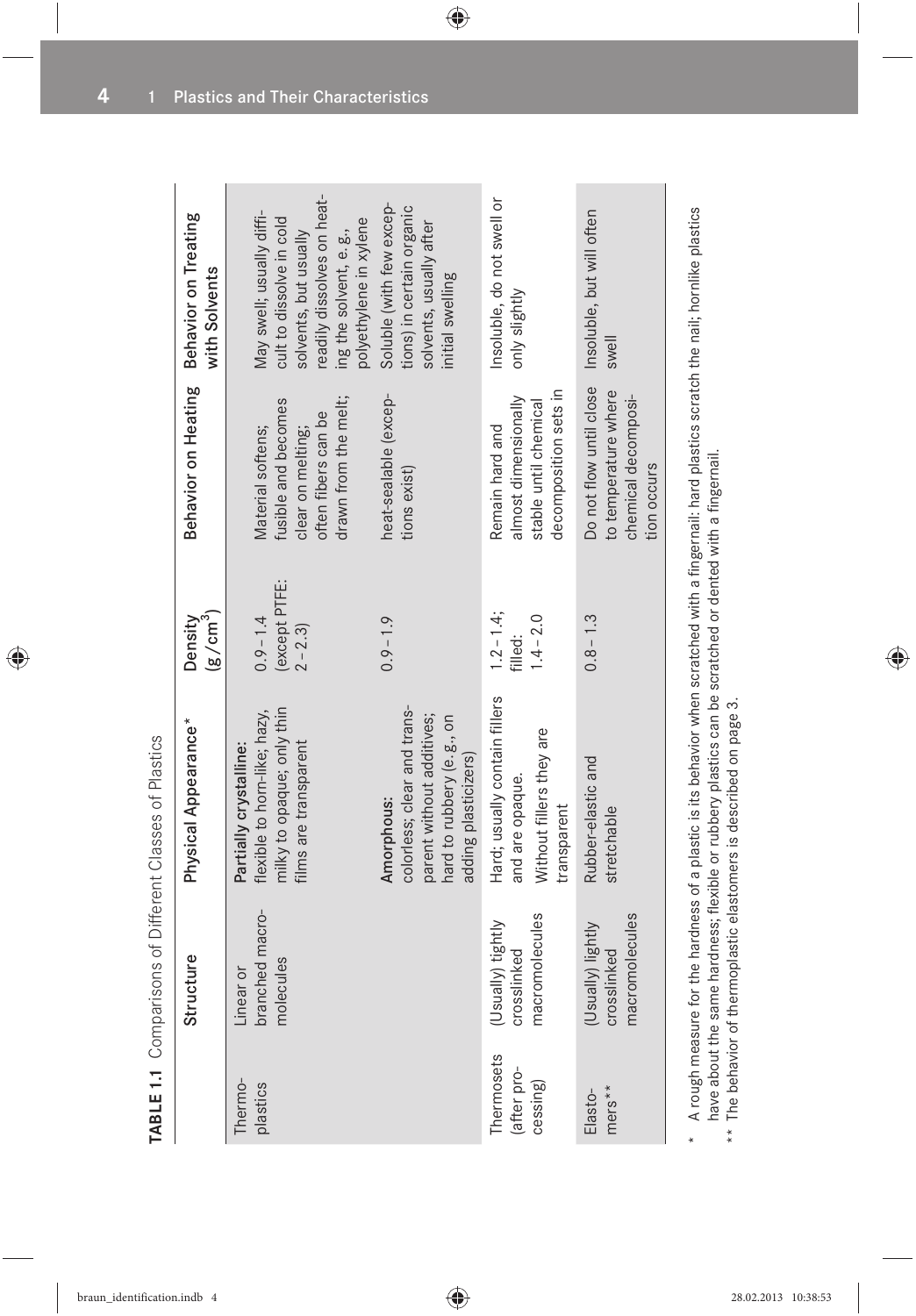## **4 Testing for Heteroatoms**

The previously described simple screening tests are not always sufficient to identify an unknown plastic with certainty. In some cases the use of chemical reactions for identification purposes cannot be avoided. First, one tests for heteroatoms, those elements which are present in the plastic in addition to carbon and hydrogen, such as nitrogen, sulfur, chlorine, fluorine, silicon, and sometimes phosphorus. Unfortunately, there is no simple direct method for the certain identification of oxygen, so it is not possible to test for oxygen in a qualitative manner. The following reactions presuppose a certain amount of experimental skill and the necessary care.

For the qualitative determination of the elements nitrogen, sulfur, and chlorine, the *Lassaigne method* is usually used. Combine approximately 50 – 100 mg of a fi nely divided sample with a pea-sized piece of sodium or potassium in a pyrolysis tube. Heat this carefully in a Bunsen flame until the metal melts. (*Caution*: Wear safety glasses and keep the opening of the tube directed away from the eyes.) The sample must be free of water, which would react explosively with the metal. Sodium and potassium must be stored in oil or immersed in a similar inert hydrocarbon. When used, a small piece of the metal is held with tweezers and the required amount is cut off with a knife or a spatula onto a piece of filter paper. Then carefully blot it dry with the filter paper. Use it immediately and return the remainder to the oil-containing bottle. The remainder should not be destroyed by throwing it into water.

After heating, carefully place the red-glowing tube in a small beaker with approximately 10 m distilled water. The glass tube will shatter and the reac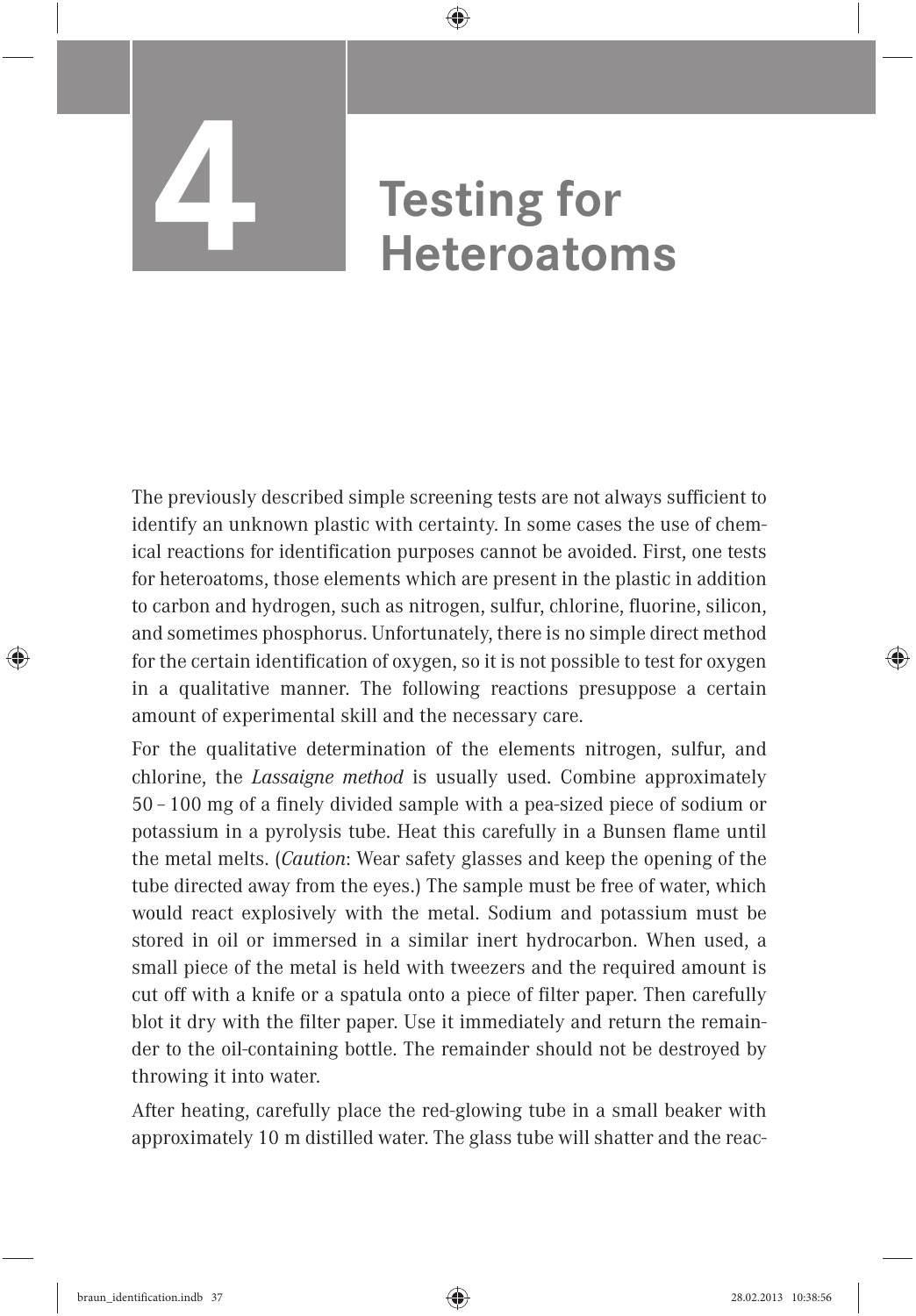tion products will dissolve in the water. Unreacted metal will react with the water; therefore, carefully stir with a glass rod until no further reaction occurs. Then, filter the nearly colorless liquid or remove the liquid by careful pipetting from the glass splinters and carbonized residues. For the following tests, use approximately 1 – 2 ml of this original solution.

- **Nitrogen** Add a small amount (a spatula tip) of ferrous sulfate to a 1 – 2 ml sample of the original solution and boil it quickly. Let it cool and add a few drops of 1.5 % ferric chloride solution. After acidification with dilute hydrochloric acid, a precipitate of Berlin blue occurs. The presence of a small amount of nitrogen will result in a light green solution from which a precipitate then results, though only after standing for several hours. If the solution remains yellow, there is no nitrogen present.
- **Sulfur** The original solution is reacted with an approximately 1<sup>%</sup> aqueous sodium nitroferricyanide solution. A deep violet color indicates sulfur. This reaction is very sensitive; to confirm, add a drop of the alkaline solution of the sample under investigation to a silver coin. If sulfur is present, a brown spot of silver sulfide will form. An alternative procedure is to acidify the original solution with acetic acid (test with litmus or pH paper) and then add several drops of aqueous 2 *M* lead acetate solution or test with lead acetate paper. A black precipitate of lead sulfide or darkening of the paper indicates sulfur.

The presence of sulfur in polysulfides, polysulfones, and in sulfur-vulcanized rubber can be demonstrated by the following somewhat uncertain test. The sample is heated in dry air (pyrolysis) and the gases formed during this process are bubbled through a dilute barium chloride solution. The presence of sulfur is indicated by a white precipitate of barium sulfate.

**Chlorine** This is a general test for heavier halogens, but bromine and iodine almost never occur in plastics. Acidify a sample of the original solution with dilute nitric acid and add a small amount of silver nitrate solution (2 g in 100 ml distilled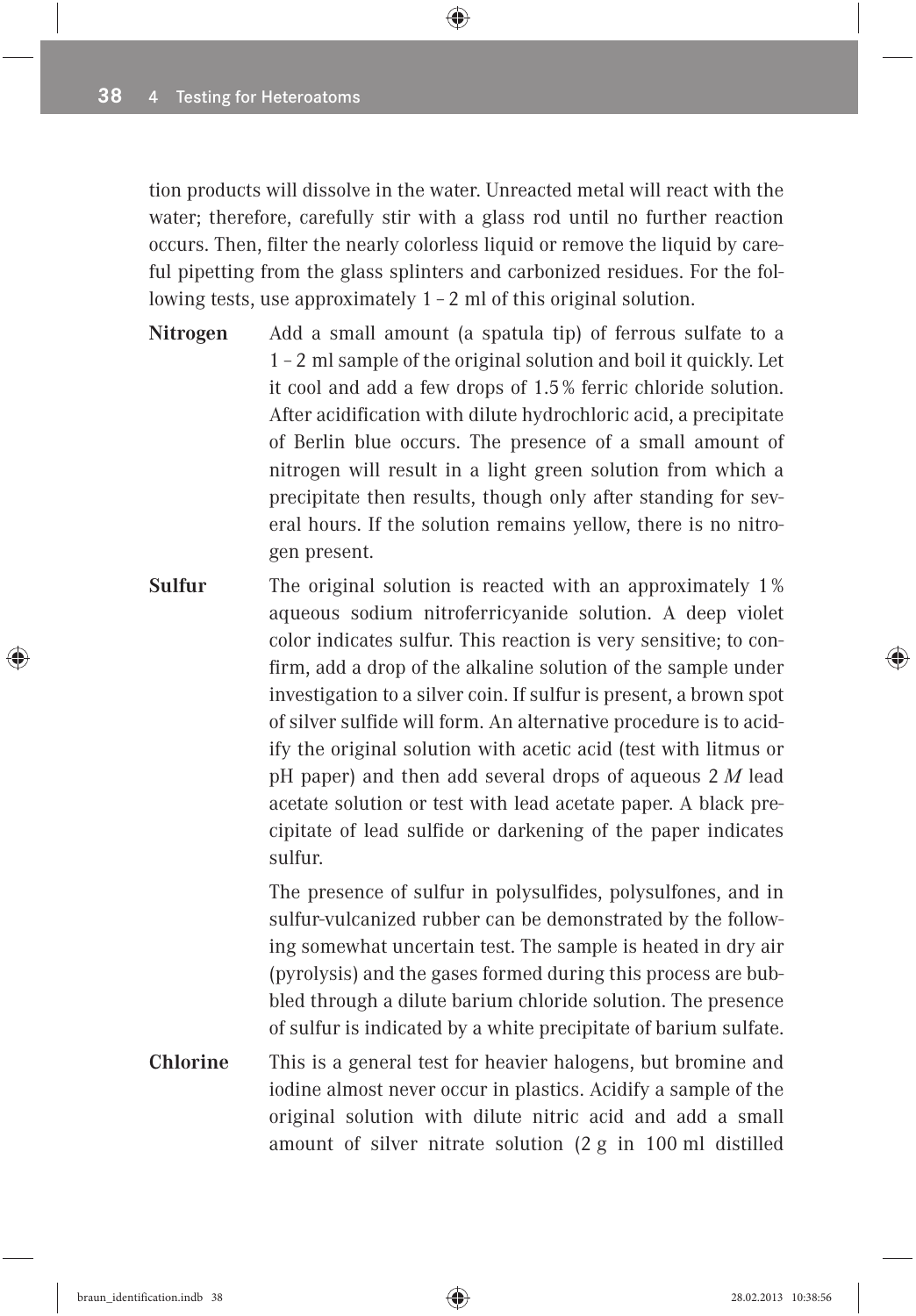water; keep the solution in the dark or in a brown flask). A white, flaky precipitate that dissolves again on the addition of an excess of ammonia indicates the presence of chlorine. A light yellow precipitate that is difficult to dissolve in ammonia indicates the presence of bromine . A yellow precipitate that is insoluble in ammonia is characteristic for iodine.

- **Fluorine** Acidify the original solution with dilute hydrochloric acid or acetic acid and then add a 1 *N* calcium chloride solution. A gel-like precipitate of calcium fluoride indicates the presence of fluorine (compare also below).
- **Phosphorus** On the addition of a solution of ammonium molybdate to a portion of the original solution that was acidified with nitric acid, one obtains a precipitate on heating for approximately 1 min. To prepare the molybdate solution, dissolve 30 g ammonium molybdate in approximately 60 ml hot water, cool, and add water to make 100 ml. Then add a thin stream of a solution of 10 g ammonium sulfate in 100 ml 55 % nitric acid (from 16 ml water and 84 ml concentrated nitric acid). Let it stand for 24 hr, remove the supernatant by suction or by decantation, and keep the solution well sealed in the dark.
- **Silicon** Mix approximately 30 – 50 mg of the plastic sample with 100 mg dry sodium carbonate and 10 mg sodium peroxide in a small platinum or nickel crucible (carefully). Melt it slowly over a flame. After cooling, dissolve the material in a few drops of water, bring it quickly to a boil, and neutralize or slightly acidify it with dilute nitric acid. Add 1 drop of molybdate solution (see phosphorus test), and then heat nearly to boiling. Cool the sample, add 1 drop of benzidine solution (50 mg benzidine dissolved in 10 ml 50 % acetic acid; add water to make 100 ml), and then add 1 drop of saturated aqueous sodium acetate solution. A blue color indicates silicon.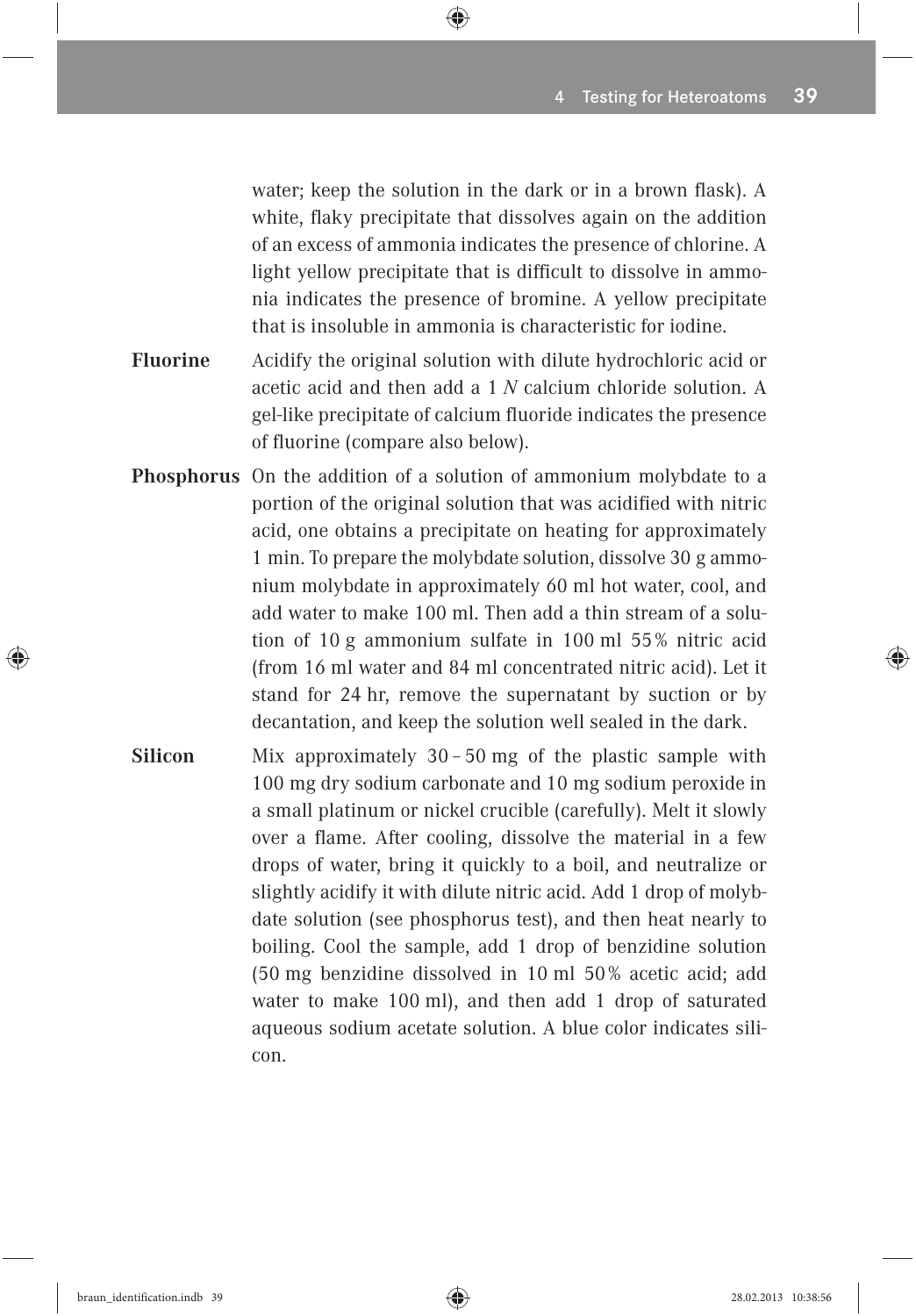#### **Other Identification Reactions**

Halogens, especially chlorine and bromine, can be easily identified with the very sensitive *Beilstein test*. Heat the end of a copper wire in a Bunsen flame until the flame is colorless. After cooling, put a small amount of the substance to be examined on the wire and heat it at the edge of the colorless part of the flame. When the plastic burns, the presence of halogen can be inferred if the flame is colored green or bluegreen.

Fluorine can be demonstrated by placing approximately 0.5 g of the plastic in a small test tube and pyrolyzing it in a Bunsen flame. After cooling, add a few milliliters of concentrated sulfuric acid. The presence of fluorine is indicated by a characteristic non-wettability of the wall of the test tube. (Make a comparison experiment with a sample of known fluorine content.)

From the results of the tests for heteroatoms, useful conclusions can be drawn:

- **Chlorine** occurs in plastics such as PVC, chlorinated polyethylene, and rubber hydrochloride. Some plasticizers also contain chlorine. Flame-proofing agents often contain chlorine or bromine.
- **Nitrogen** is found in polyamides, aminoplastics, cellulose nitrate, and in cellophane films treated with nitrogen-containing lacquers.
- **Sulfur** when found in rubber elastic materials, indicates vulcanized rubber, polysulfones, or polysulfides.
- **Phosphorus** is seldom found in plastics (with the exception of casein). However, it indicates the presence of phosphate plasticizers, stabilizers, or flame-proofing agents.

A compilation of the most important plastics containing heteroatoms is shown in Table 4.1.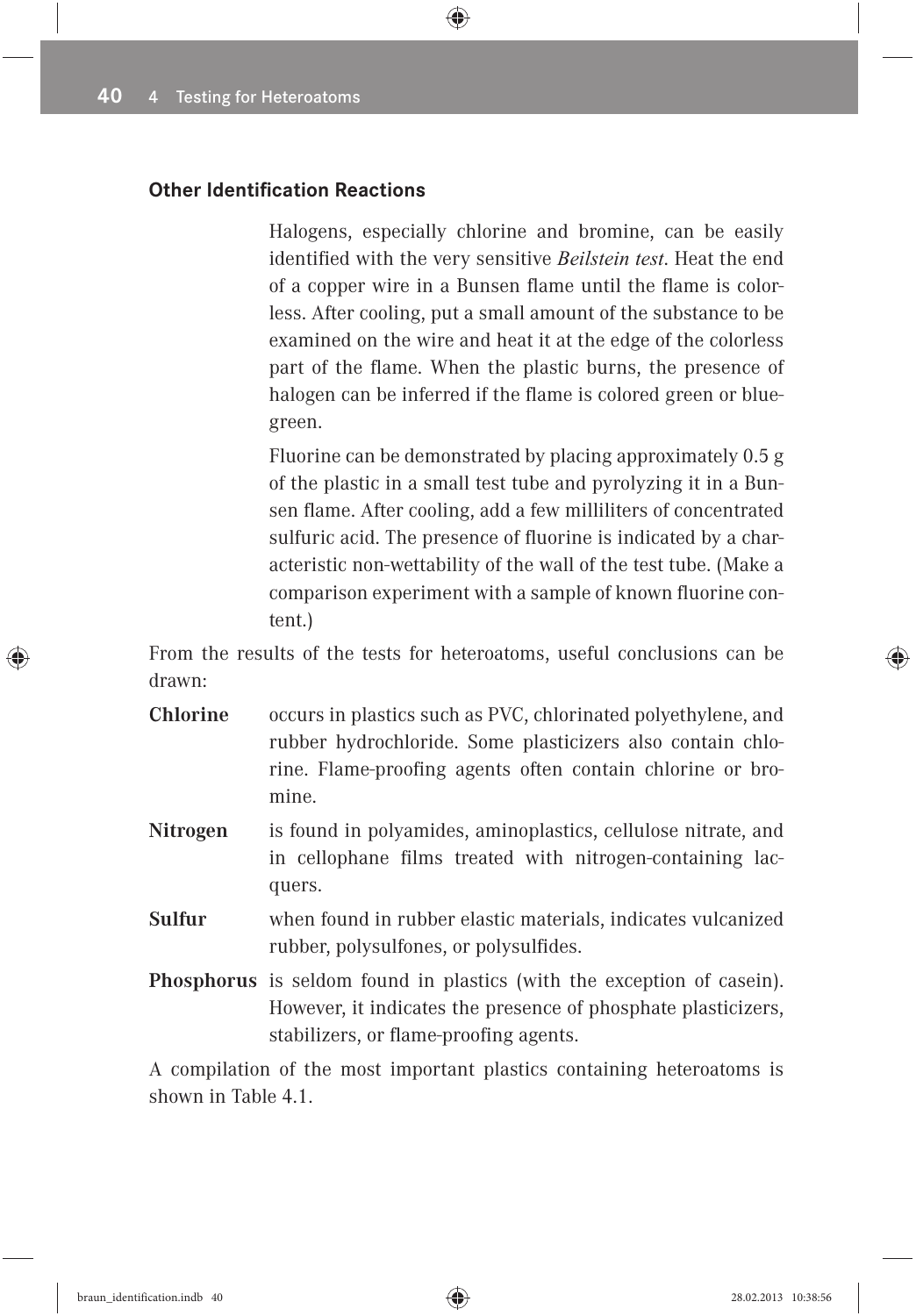|             | N, S, P  |                                                                                                                                                                         | Casein<br>resins                                                                                                                                                               |  |  |  |  |
|-------------|----------|-------------------------------------------------------------------------------------------------------------------------------------------------------------------------|--------------------------------------------------------------------------------------------------------------------------------------------------------------------------------|--|--|--|--|
|             | s<br>Si  |                                                                                                                                                                         | Sulfamide<br>Thiourea<br>conden-<br>conden-<br>sates<br>sates                                                                                                                  |  |  |  |  |
|             | öδ       |                                                                                                                                                                         | Silicones<br>Polysilo-<br>xanes                                                                                                                                                |  |  |  |  |
|             | ဝ<br>ທົ  |                                                                                                                                                                         | ene sulfide<br>Vulcanized<br>Polyalkyl-<br>rubber                                                                                                                              |  |  |  |  |
|             | o<br>z   |                                                                                                                                                                         | Polyacryloni-<br>Polyamides<br>copolymers<br>oyrrolidone<br>Polyureas<br>carbazole<br>Polyvinyl-<br>Polyvinyl-<br>trile and<br>plastics<br>Polyure-<br>Amino-<br>thanes        |  |  |  |  |
|             | Halogens | chloride and<br>copolymers<br>Chlorinated<br>Polyfluoro-<br>hydrocar-<br>Polyvinyl-<br>Polyvinyl<br>chloride<br>hydro-<br>chloride<br>Rubber<br>idene<br>rubber<br>bons |                                                                                                                                                                                |  |  |  |  |
|             | $\circ$  | Can be saponified**                                                                                                                                                     | Alkyd resins<br>acetate and<br>copolymers<br>Polyesters<br>polymeth-<br>SN > 200<br>Polyvinyl-<br>acrylates<br>polyacry-<br>lates and<br>Cellulose<br>esters                   |  |  |  |  |
|             |          |                                                                                                                                                                         | SN < 200<br>Modified<br>ohenolic<br>Natural<br>resins<br>esins                                                                                                                 |  |  |  |  |
|             |          | Cannot be<br>saponified                                                                                                                                                 | Polyaldehydes<br>Xylene resins<br>Polyglycols<br>Cellulose<br>Cellulose<br>Polyvinyl<br>Phenolic<br>Polyvinyl<br>Polyvinyl<br>acetals<br>alcohol<br>ethers<br>resins<br>ethers |  |  |  |  |
| Heteroatoms | I        |                                                                                                                                                                         | Butyl rubber<br>Polyolefins<br>Polystyrene<br>Polyiso-<br>prene                                                                                                                |  |  |  |  |

TABLE 4.1 The Classification\* of Plastics by Their Heteroatoms **TABLE 4.1** The Classification\* of Plastics by Their Heteroatoms ï

SN = Saponification number (amount of potassium hydroxide used in mg KOH per g of substance). \*\* SN = Saponifi cation number (amount of potassium hydroxide used in mg KOH per g of substance). After W. Kupfer, Z. analyt. Chem. 192 (1963) p. 219. \* A er W. Kupfer, *Z. analyt. Chem.* 192 (1963) p. 219.  $*$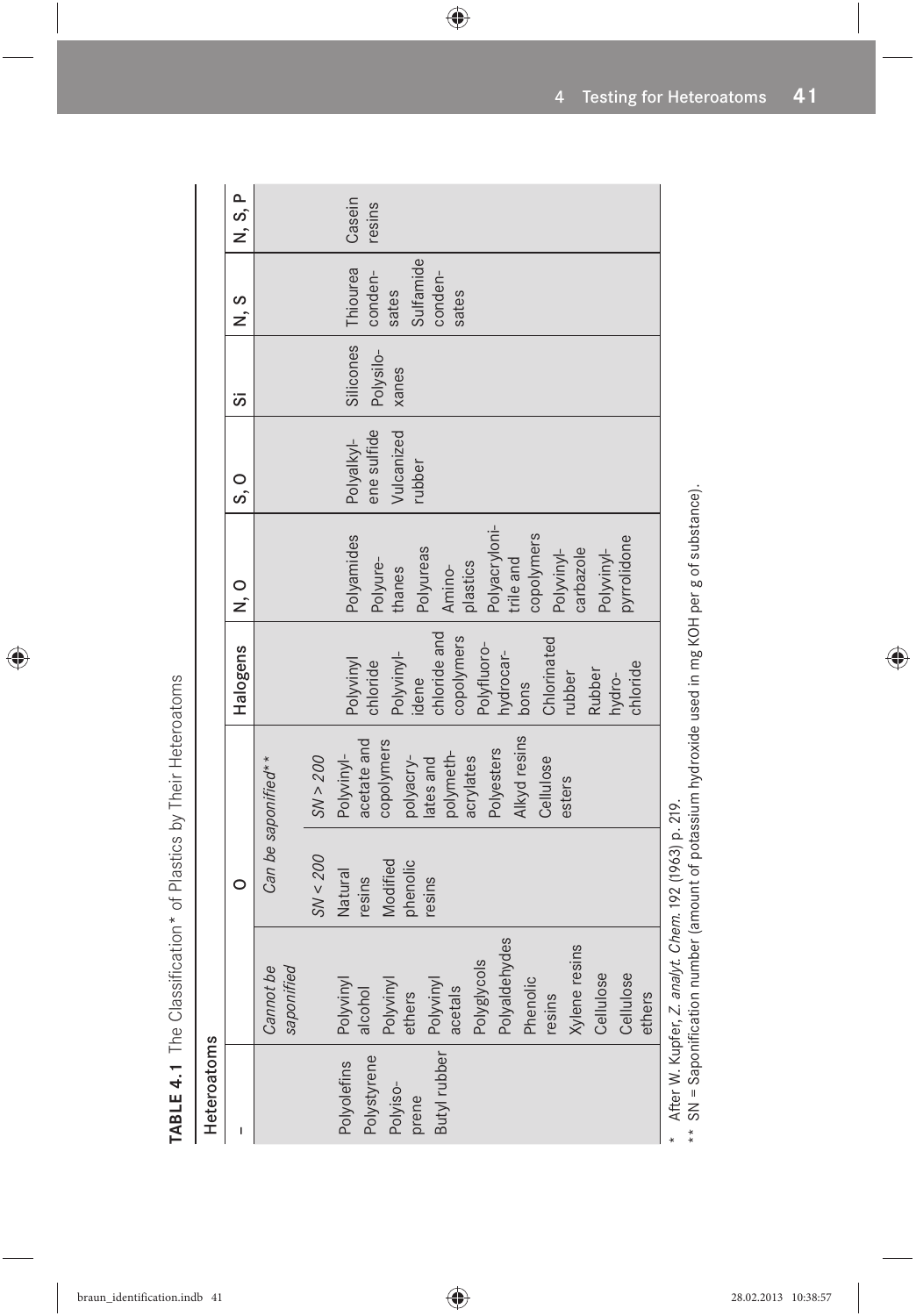Polyethylene and polypropylene may also be differentiated by scratching the sample with your finger nail: whereas polyethylene will show scratch marks, polypropylene is scratch resistant.

#### **6.2.2 Polystyrene**

When polystyrene is heated in a dry test tube styrene monomer is formed, which is easily identified by its typical odor.

Polystyrene and most styrene-containing copolymers can be identified by placing a small sample in a small test tube, adding a few drops of fuming nitric acid, and evaporating the acid without having the polymer decompose. The residue is then heated over a small flame for approximately 1 min. Fasten the test tube with its open end tilted slightly down and covered with a piece of filter paper. Prepare the paper by drenching it in a concentrated solution of 2,6-dibromoquinone-4-chlorimide in ether and then drying it in air. On moistening with a drop of dilute ammonia, the paper turns blue if polystyrene is present. If the sample still contains some free nitric acid, the test is affected and the paper turns brown, which may conceal the blue color. This identification is also useful for styrene-butadiene copolymers as well as for ABS (acrylonitrile-butadiene-styrene copolymers). The presence of acrylonitrile can be confirmed by a test for nitrogen.

#### **6.2.3 Polymethyl Methacrylate**

Polymethyl methacrylate plays an important role among the acrylates as an injection molding material as well as a glasslike material. For its identification,  $0.5$  g sample is heated in a test tube with approximately  $0.5$  g dry sand. On depolymerization, monomeric methyl methacrylate is obtained. This is captured at the opening of the test tube on a glass fiber plug. The methyl methacrylate monomer may be distilled from one test tube into another through a bent piece of glass tubing passing through a rubber stopper (Figure 6.1). Heat a sample of the monomer with a small amount of concentrated nitric acid (density  $1.4 \text{ g/cm}^3$ ) until a clear yellow solution is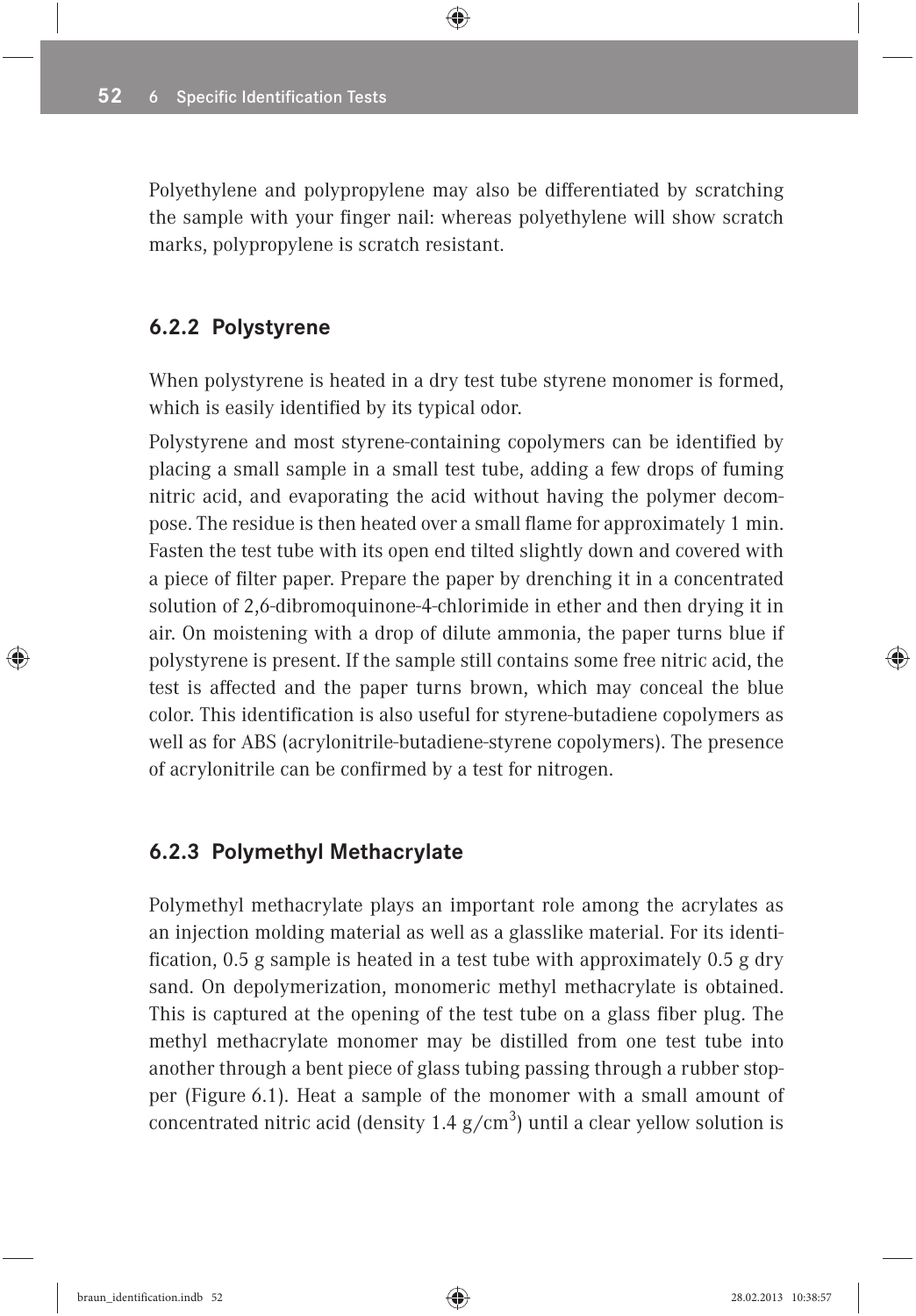

**FIGURE 6.1**  Depolymerization in a test tube.

obtained. After cooling, dilute with approximately half its volume of water, then add a 5 – 10 % sodium nitrite solution dropwise. Methyl methacrylate, which may be extracted with chloroform, is indicated by a blue-green color.

On pyrolysis, polyacrylates yield, in addition to monomeric esters, several strong-smelling decomposition products. The pyrolysates are either yellow or brown and acidic.

### **6.2.4 Polyacrylonitrile**

Polyacrylonitrile is most often encountered as a fiber. It is also found in acrylonitrile-containing plastics copolymerized with styrene, butadiene, or methyl methacrylate. All such polymers contain nitrogen.

To identify acrylonitrile polymers, take a sample of the material and add a small amount of zinc dust and a few drops of 25 % sulfuric acid (1 ml concentrated sulfuric acid added to 3 ml water, slowly). Heat this mixture in a porcelain crucible. Cover the crucible with filter paper moistened with the following reagent solution: Dissolve 2.86 g copper acetate in 1.0 liter water. Then dissolve 14 g benzidine in 100 ml acetic acid, and to 67.5 ml of this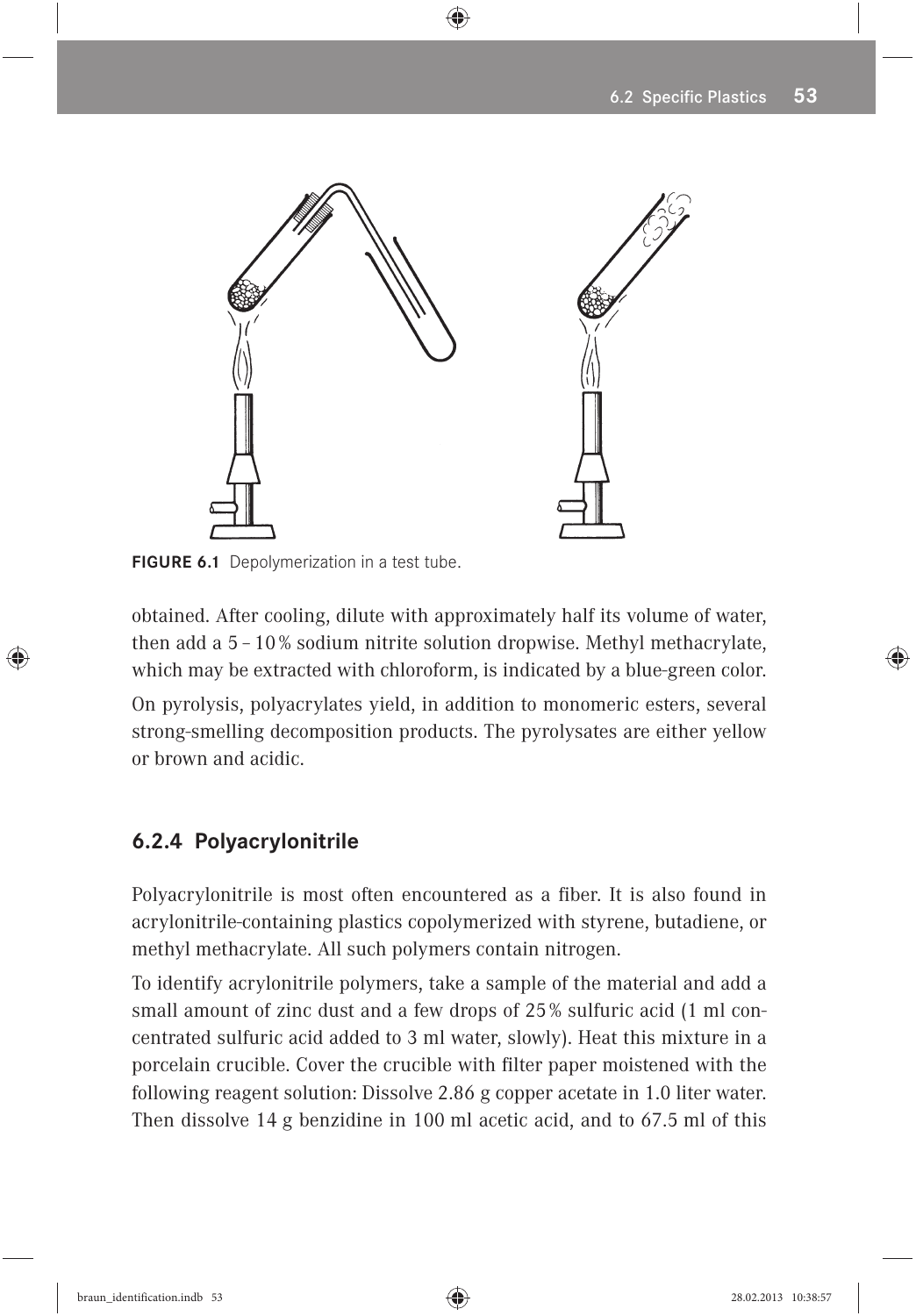#### **7.2.2 Natural Resins**

In many cases, natural resins such as copal resins, amber, shellac, and colophonium, which were most widespread in the early period of plastics, differ widely in terms of their properties and chemical composition depending on their origins and production methods. Consequently, it is extremely difficult or even impossible to identify these materials by simple techniques. Instead, it would be advisable to conduct several laboratory tests. In the following, a few hints are given for a brief introduction. More detailed investigations may be based on the works of Thinius and Hummel, which mostly involve a higher test complexity.

As an initial laboratory test, the Liebermann-Storch-Morawski color reaction test outlined under Section 6.1.1 may be applied. The test is highly sensitive, but not very specific. Apart from the plastics mentioned under Section 6.1.1 above, the following products may be identified by their color reaction:

- **Colophonium:** violet changing to brown or olive
- **Manila and Congo copal; bitumen and pitch:** reddish brown or brown
- **Coumarone-indene resins:** orange or brown (often not clearly discernible)
- **Shellac:** no color reaction

For a similar laboratory test, dissolve powdery resins in acetic anhydride, either in a cold process or by heating. After cooling, cautiously add a drop of concentrated sulfuric acid and watch the color reaction.

|                | Dissolved in acetic anhydride | After addition of sulfuric acid |
|----------------|-------------------------------|---------------------------------|
| Colophonium    | Nearly colorless              | Bluish violet                   |
| Copal          | Nearly insoluble, turbid      | Yellowish brown                 |
| <b>Shellac</b> | Lemon yellow, clear           | Faintly yellow brown            |

| <b>TABLE 7.3</b> Color Reaction of Natural Resins after Addition of Sulfuric Acid |
|-----------------------------------------------------------------------------------|
|-----------------------------------------------------------------------------------|

To differentiate colophonium from copal, place a sample on a glass plate with an underlay of white paper, and dissolve the sample in a few droplets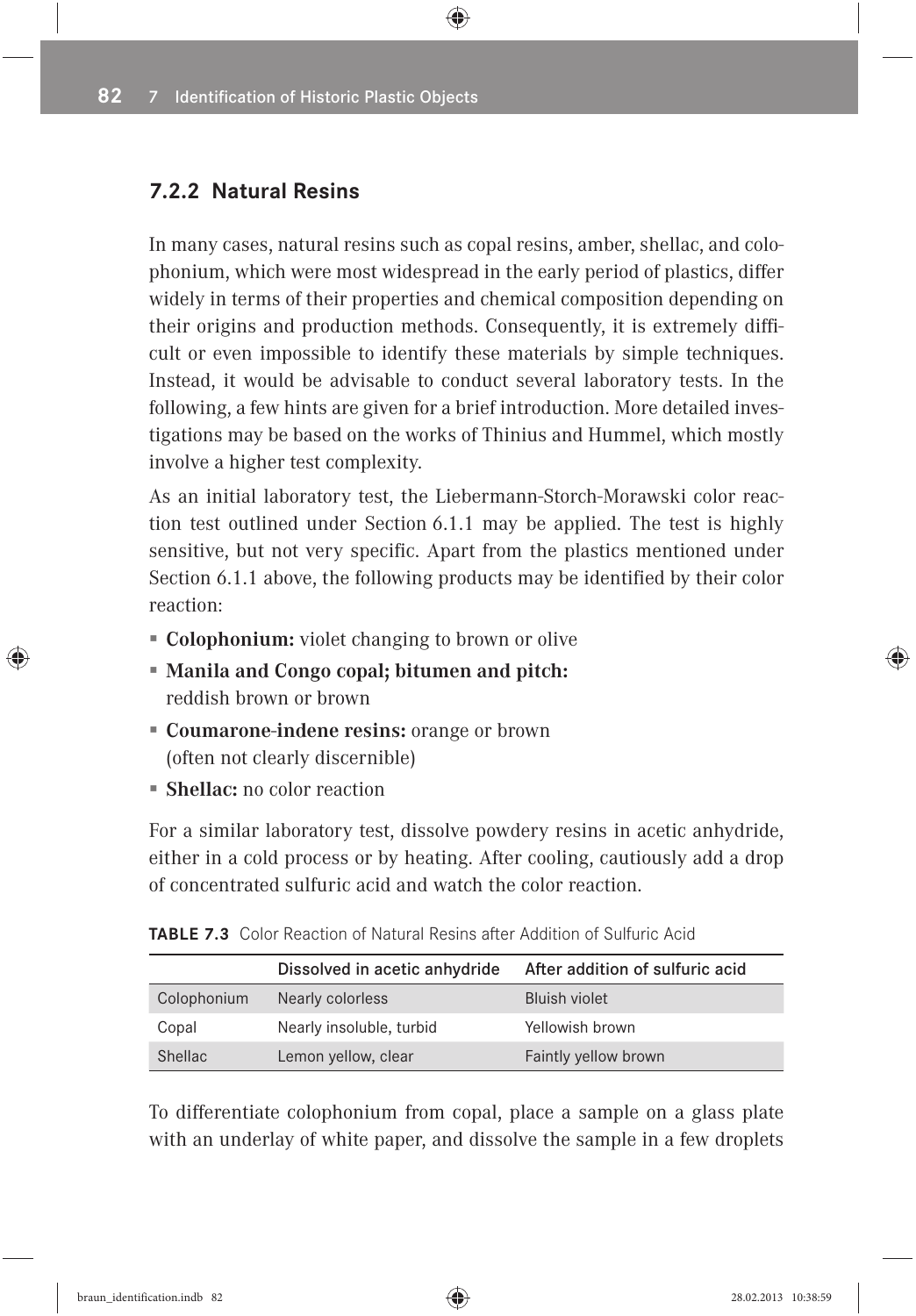of a freshly prepared mixture of acetic anhydride (15 parts by volume) and concentrated sulfuric acid (1 part by volume) (caution when mixing!). The color of colophonium will quickly change from violet to blue and greenish brown whereas copal turns yellowish red before it gets purple brown.

 Amber, colophonium, copals, mastix, and shellac develop a beautifully blue color when in contact with ether mixed with ammonium molybdate (0.1 g in 5 ml concentrated sulfuric acid) and ammonia. Thinius reports a number of additional color reactions for the above natural resins, but these do not permit unambiguous identification in each case, especially since phenolic resins produce similar colors.

The flame test is a simple method to distinguish between amber and phenolic resins. Phenolic resins are flame-retardant and emit an odor of phenol and formaldehyde, whereas amber with its typical smell of resin is easily flammable and often ignites when in contact with a hot needle.

Shellac is the only natural resin of animal origin which still has retained significance as varnish resin and for coatings of pharmaceutical drugs and chocolate products. Around the mid-19<sup>th</sup> century, it was used for filled molding masses before it was processed into shellac records until about the middle of the  $20<sup>th</sup>$  century.

The shellac material that is not crosslinked characteristically dissolves in a 4% borax solution. It may also be identified by a test for aleuritic acid as its main constituent as described by Hummel (Vol. 2, p. 427), which is a more complex technique.

When subjected to a burning test, shellac produces a yellowish orange flame with a blue core and develops an odor of sealing wax.

Because shellac articles are frequently not fully cured, finished products of this kind may be tested as follows: place a cut up sample of about 1 g in approximately 15 ml of boiling alcohol for a period of about one hour, and allow the sample to cool. Then boil down the extractive and test for shellac by adding diluted hydrochloric or acetic acid to the alcoholic extract in a test tube; then heat until the sample becomes clear. Upon addition of ammonia, shellac turns dark violet, and if it was chlorine-bleached, it turns brown. For additional literature refer to chapter 10.